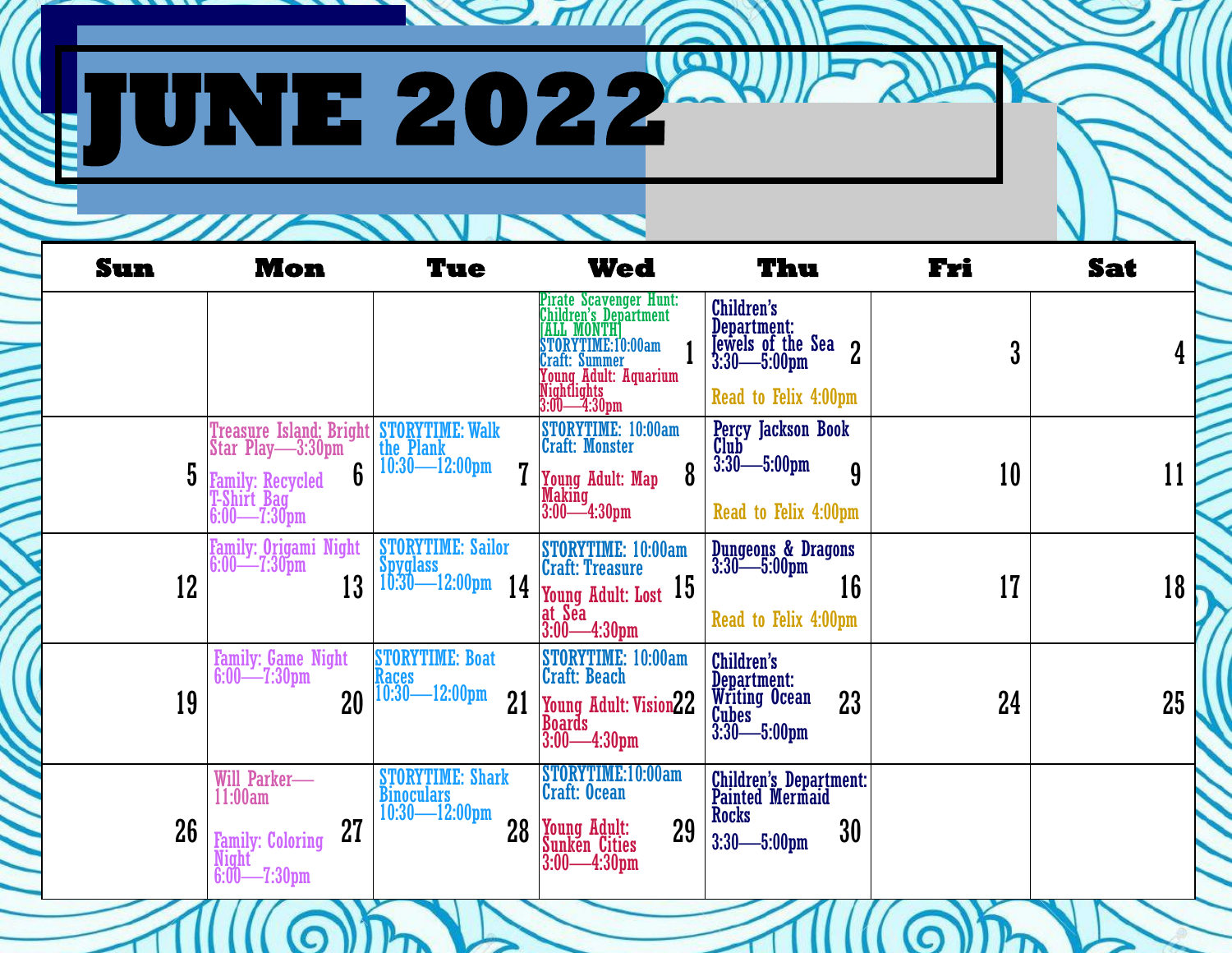## More Information

**Children's**: Contact the Children's Department for questions/information Pirate Scavenger Hunt: Children's Department [ALL MONTH] Weekly **Events**: Attend our Wednesday's **Storytime** with take-home crafts. June 2nd: **Children's Department: Jewels of the Sea**—Location: Basement Activity Room Suggested Age: 7+ June 9th: **Percy Jackson Book Club**—Location: Basement Activity Room Suggested Age: 8—12 June 16th: **Dungeons & Dragons**—Location: Basement Activity Room June 23rd: **Children's Department: Writing Ocean Cubes**—Location: Basement Activity Room Suggested Age: 8—12 June 30th: **Children's Department: Painted Mermaid Rocks**— Location: Basement Activity Room Suggested Age: 6—12

> June 7th: **STORYTIME: Walk the Plank**—Location: Auditorium Suggested Age: 0—6 June 14th: **STORYTIME: Sailor Spyglass**—Location: Auditorium Suggested Age: 0—7 June 21st: **STORYTIME: Boat Races**—Location: Auditorium Suggested Age: 0—7 June 28th: **STORYTIME: Shark Binoculars**—Location: Auditorium Suggested Ages: 0—7 June 6th: **Treasure Island: Bright Star Play**—Location: Auditorium

June 27th: **Will Parker**—Location: Auditorium June 2nd, 9th, & 16th: **Read to Felix**—Location: Children's Department

**Young Adult**—Location: Basement Activity Room : Contact the Young Adult Department for questions/information

June 1st: **Young Adult: Aquarium Nightlights**

June 8th: **Young Adult: Map Making** June 15th: **Young Adult: Lost at Sea** June 22nd: **Young Adult: Vision Boards** June 28th: **Young Adult: Sunken Cities**

**Family Nights**—Location: Basement Activity Room : Contact the Young Adult Department for questions/information June 6th: **Family: Recycled T-Shirt Bag** June 13th: **Family: Origami Night** June 20th: **Family: Game Night**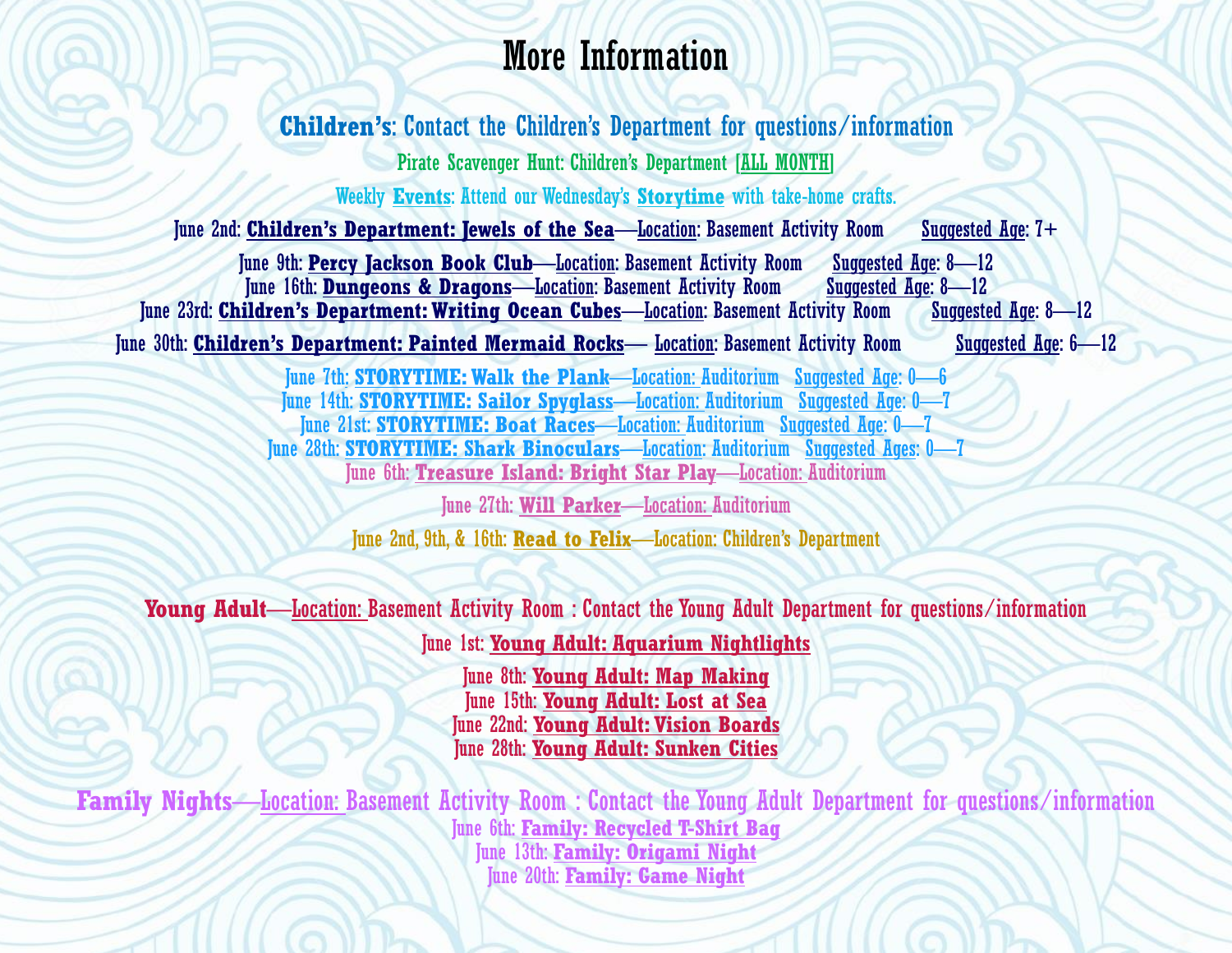|     | UIW 2022                                                                 |                                                                                    |                                                                                                                                                                                                                                                        |                                                                 |                                            |            |
|-----|--------------------------------------------------------------------------|------------------------------------------------------------------------------------|--------------------------------------------------------------------------------------------------------------------------------------------------------------------------------------------------------------------------------------------------------|-----------------------------------------------------------------|--------------------------------------------|------------|
| Sun | <b>Mon</b>                                                               | Tue                                                                                | Wed                                                                                                                                                                                                                                                    | Thu                                                             | Fri                                        | <b>Sat</b> |
|     |                                                                          |                                                                                    |                                                                                                                                                                                                                                                        |                                                                 |                                            |            |
|     | Sea Creatures Scavenger<br>Hunt: Children's<br>Department [ALL<br>MONTH] | <b>STORYTIME: Shark</b><br><b>Feeding</b><br>$-12:00 \text{pm}$<br>$10:30-$<br>5   | STORYTIME: 10:00am<br>Craft: Fish<br>Young Adult: Ocean 6<br>Painting<br>3:00—4:30pm                                                                                                                                                                   | Percy Jackson: Sea of<br>Monsters Book Club<br>3:30—5:00pm      | 8                                          |            |
| 10  | Family: Jellyfish Lan-<br>terns<br>11<br>$6:00$ - 7:30pm                 | STORYTIME: Under<br>the Sea Accordion<br><b>Book</b><br>12<br>10:30<br>$-12:00$ pm | STORYTIME: 10:00am<br>Craft: Whale<br>13<br>Young Adults: Zen<br>Rock Beach<br>3:00—4:30pm                                                                                                                                                             | Dungeons & Dragons<br>3:30—5:00pm<br>14                         | 15                                         |            |
|     |                                                                          |                                                                                    | Voung Adult: Origami, STORYTIME: Mermaid STORYTIME: 10:00am<br>Book Exchange, and<br>Cleaner & Greener 18 10:30—12:00pm<br>Pamily: Coloring 18 19 10:30—12:00pm<br>2:00pm<br>2:00pm<br>2:00pm<br>2:00pm<br>2:00pm<br>2:00pm<br>2:00pm<br>2:00pm<br>2:0 | <b>Department: Ocean</b><br>21                                  | 22                                         |            |
| 24  | Family: Game Night<br>$6:00 \rightarrow 7:30 \text{pm}$<br>25            | STORYTIME: Egg Div-<br>er Craft<br>10:30am-<br>$-12:00 \text{pm}$<br>$26$          | STORYTIME: 10:00am<br>Craft: Octopus<br>Origami & Coloring<br>Pages—Young Adult 27<br>Mini Golf: 4:30—5:3027<br><b>DM</b><br><b>LAST DAY TO TURN</b><br><b>IN READING LOGS</b>                                                                         | Children's Department:<br>Cosplay Show Off<br>3:30—5:00pm<br>28 | Harlin & Facebook<br>$Live$ -10:30am<br>29 |            |

 $\bigcirc$ 

 $\Box$ 

 $\bigcirc$